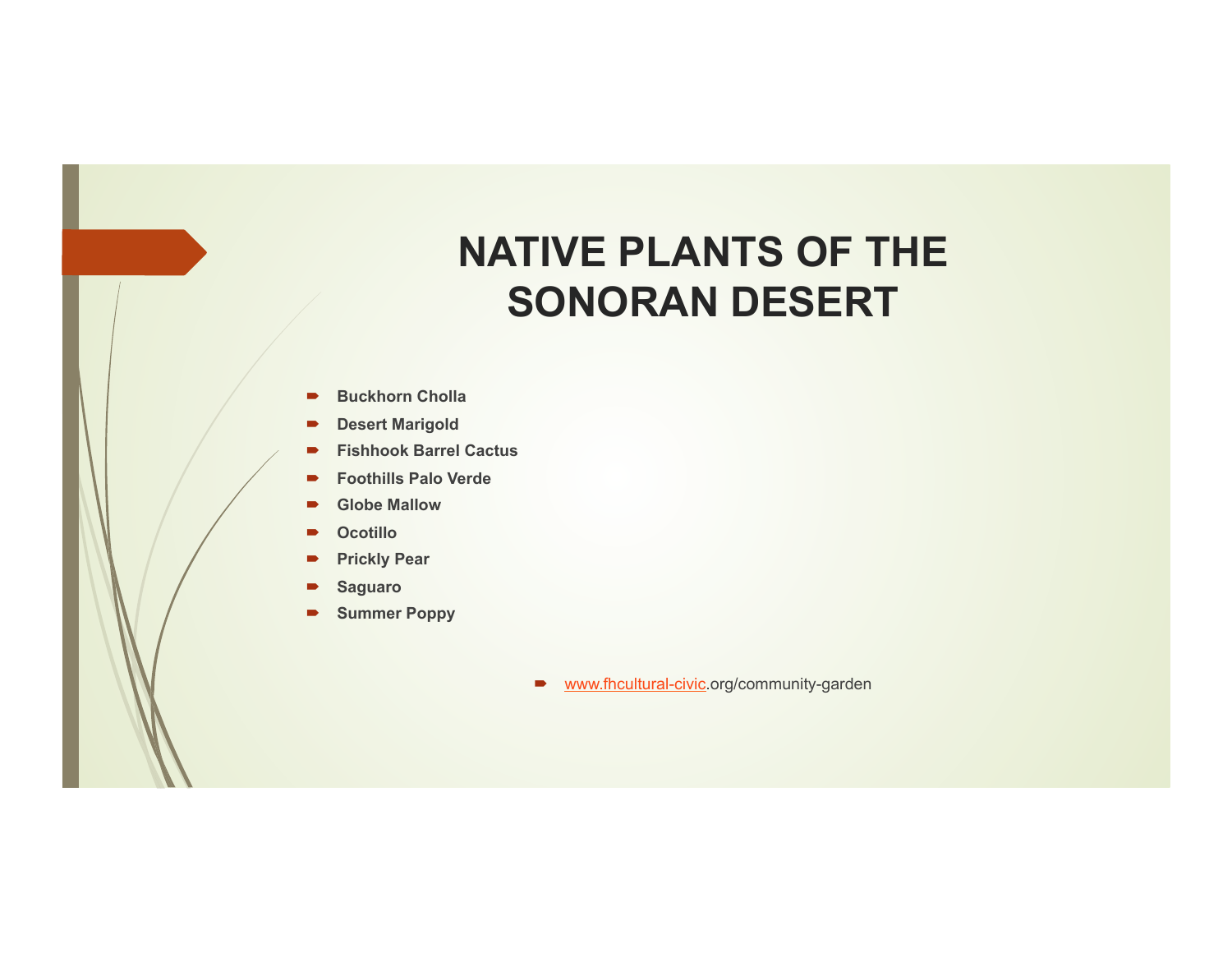## **BUCKHORN CHOLLA**



#### **IDENTIFYING FEATURES:**

Buckhorn cholla (Cylondropuntia acathocarpa) is an open and branching woody cactus. It has gray-green stems, also called "joints", with nodules. Each nodule has a cluster of stiff spines. The flowers range from yellow to red with many shades in between. They bloom in April and May. The fruits are oval shaped, dry, and covered with long barbed spines.

#### **HABITAT:**

This cholla prefers to grow in well drained sandy desert soils, gravel slopes in the deserts and grass lands. They are also found growing in desert mesas, plans, hillsides and rocky foothills.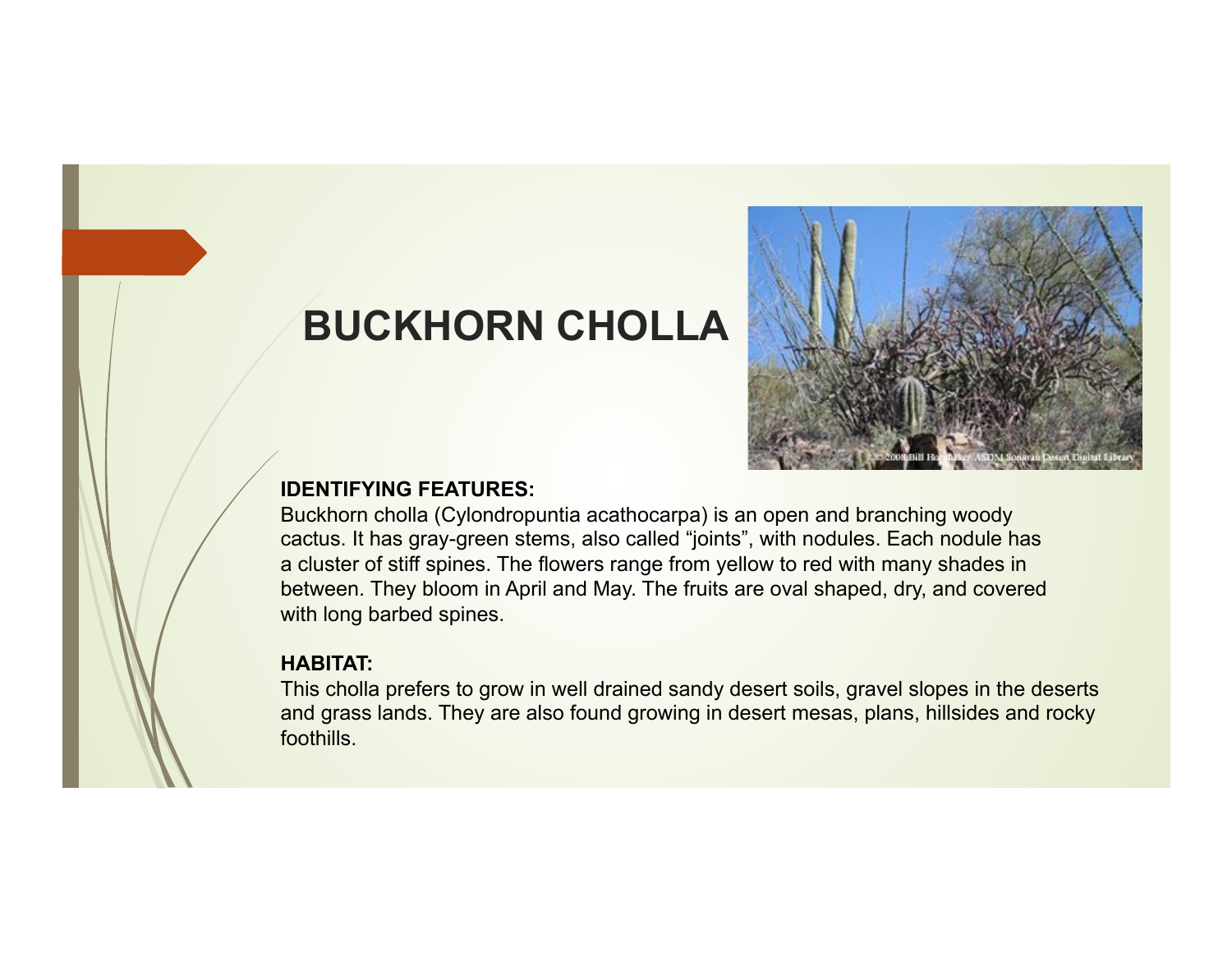## **RANGE:**  Elevations up to 4000 feet of the Sonoran and Mojave Deserts.

#### **LIFE SPAN:**  30 years or more.

## **SIZE:**

This cactus will grow to be about 3 feet to 7 feet but it sometimes grows to about 13 feet.

## **QUICK FACTS:**

Cholla's are a favorite nesting site for many birds. They are not so spiny that the birds are in danger, but spiny enough to protect them from many predators.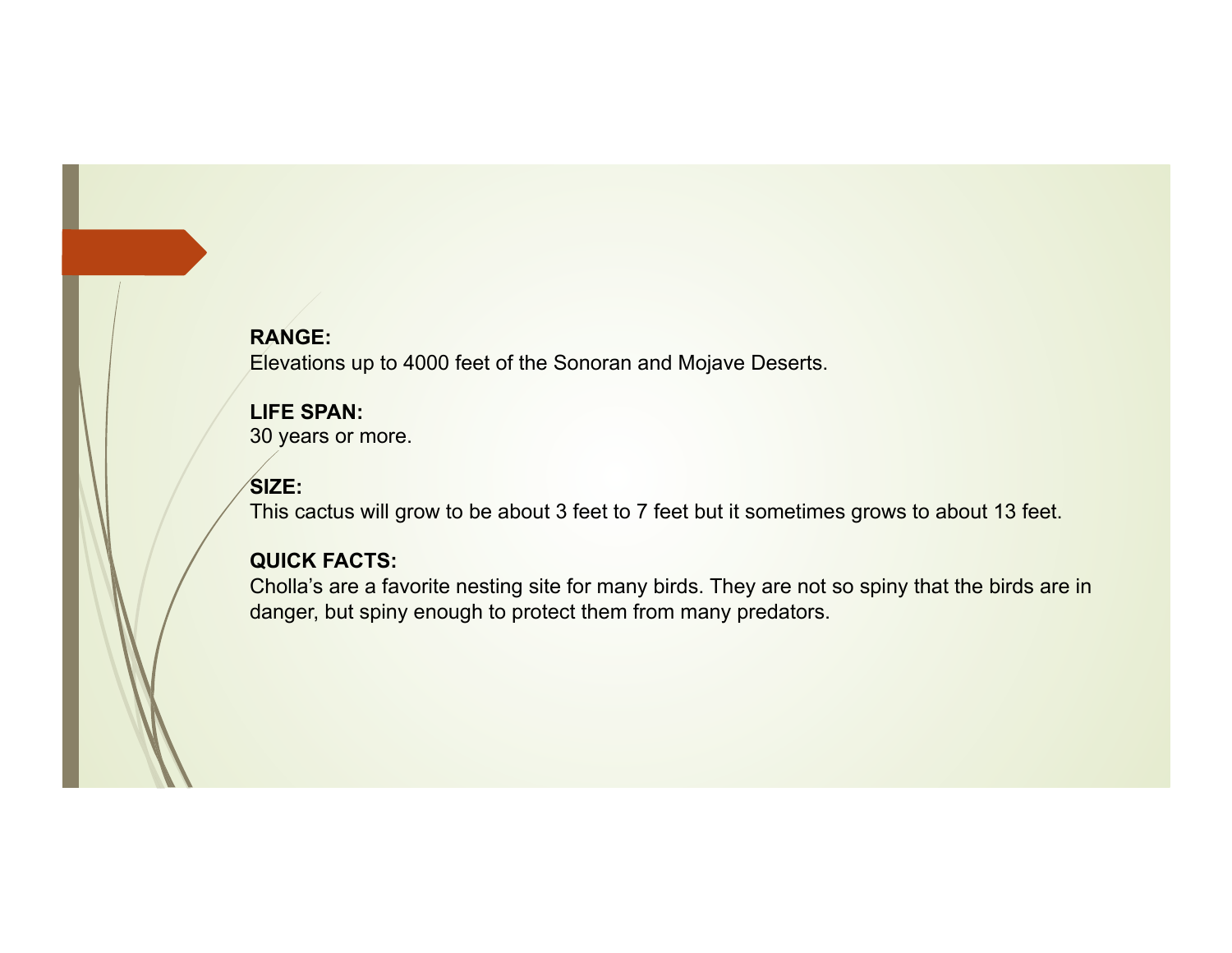# **DESERT MARIGOLD**



## **IDENTIFYING FEATURES:**

The desert marigold (Baileya multiradiata) is a member of the Asteraceae family. The members of this family are characterized by individual florets arranged in dense heads making the floret group look like one single flower. On the marigold the clusters from a head 2 inches in diameter and are bright yellow in color. The leaves are green with silver-white hairs, lobed, and grow very low on the thick stems.

## **HABITAT:**

These plants can be found growing on sandy or gravelly soils of roadsides, plains, washes, mesas, and pinyon-juniper communities.

## **RANGE:**

Desert marigolds can be found across southern Arizona, southern Nevada and southwestern Utah south in to Sonora, Mexico, and through the Chihuahuan Desert to Texas.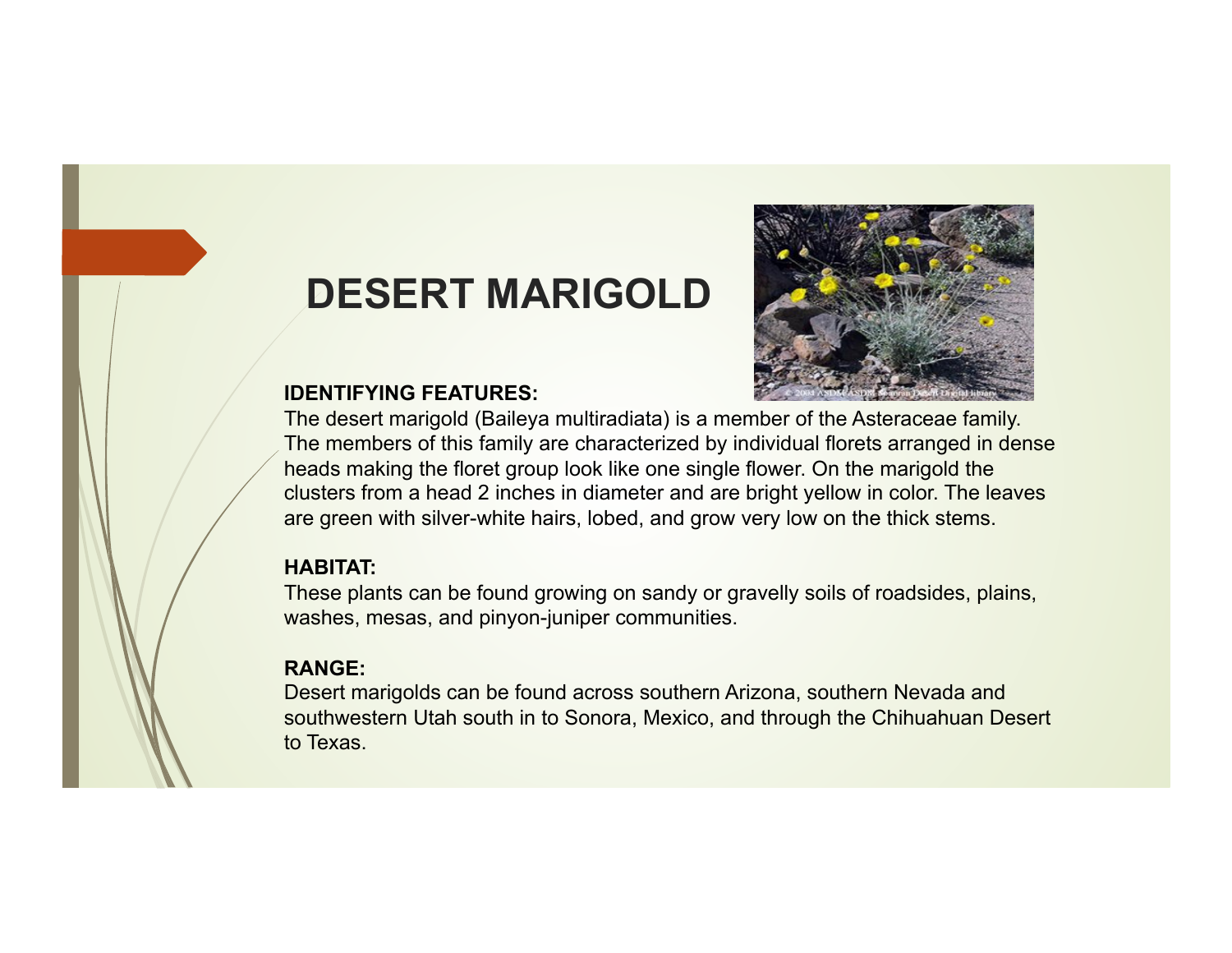Desert marigolds are considered perennial plants and therefore live for more than two growing seasons.

## **SIZE:**

They can grow to be 1-2 feet tall and 2 feet across.

## **QUICK FACTS:**

Desert marigold either fresh or dried, are poisonous to goats and sheep, but not to cattle or horses.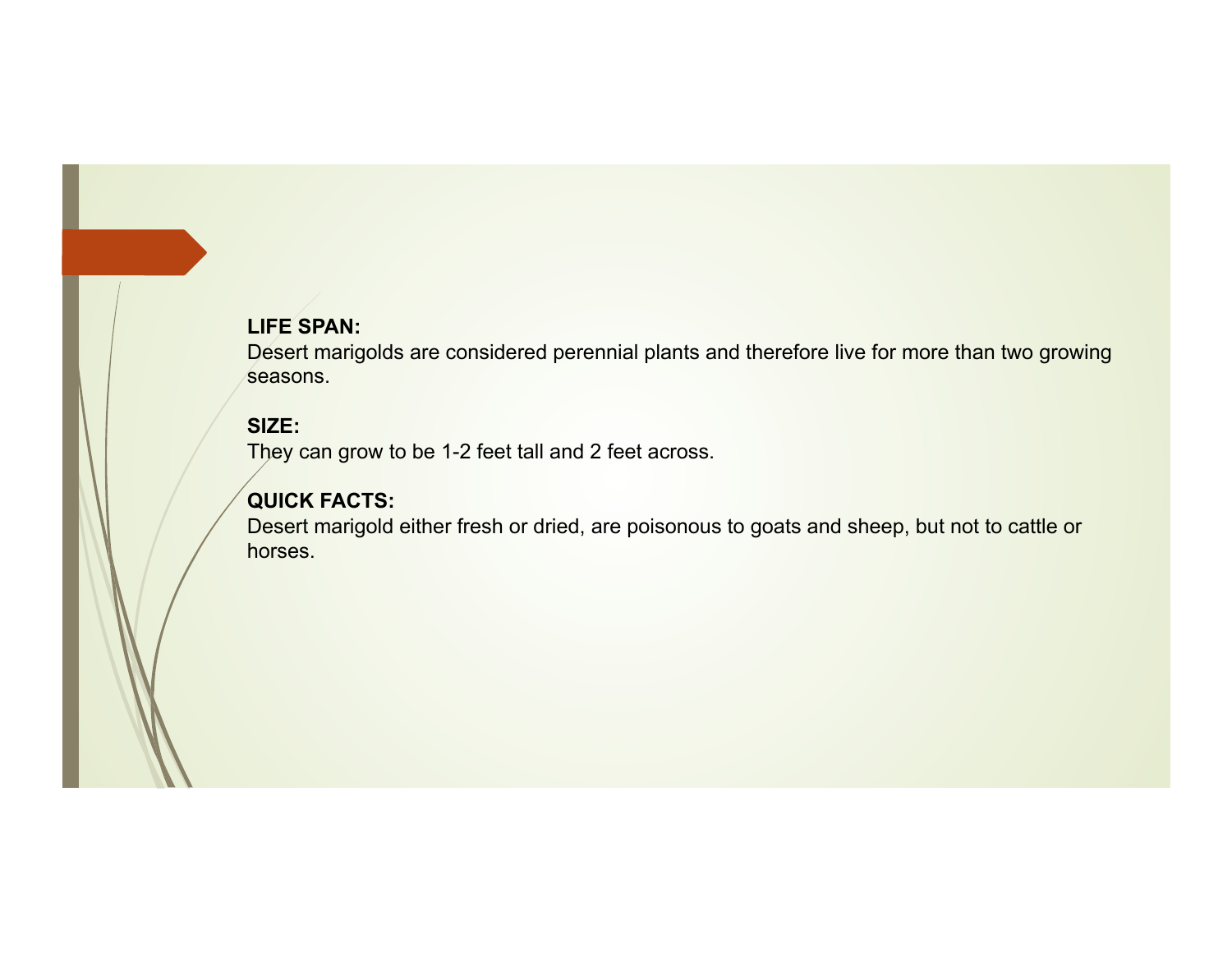# **FISHHOOK BARREL CACTU**



#### **IDENTIFYING FEATURES:**

The fishhook barrel cactus (Ferocactus wislizenii) can be identified by its thick 2 foot diameter, barrel shaped body and long hooked spines. The yellow/red flowers and yellow fruit always grow at the top of the plant.

## **HABITAT:**

Fishhook barrel cactus grow along desert washes and gravelly bajadas. It is less likely to occur on valley floors or rocky slopes.

## **RANGE:**

This species of barrel cactus is found in south-central Arizona and northern Sonora, Mexico. There are scattered populations in southern New Mexico and western Texas.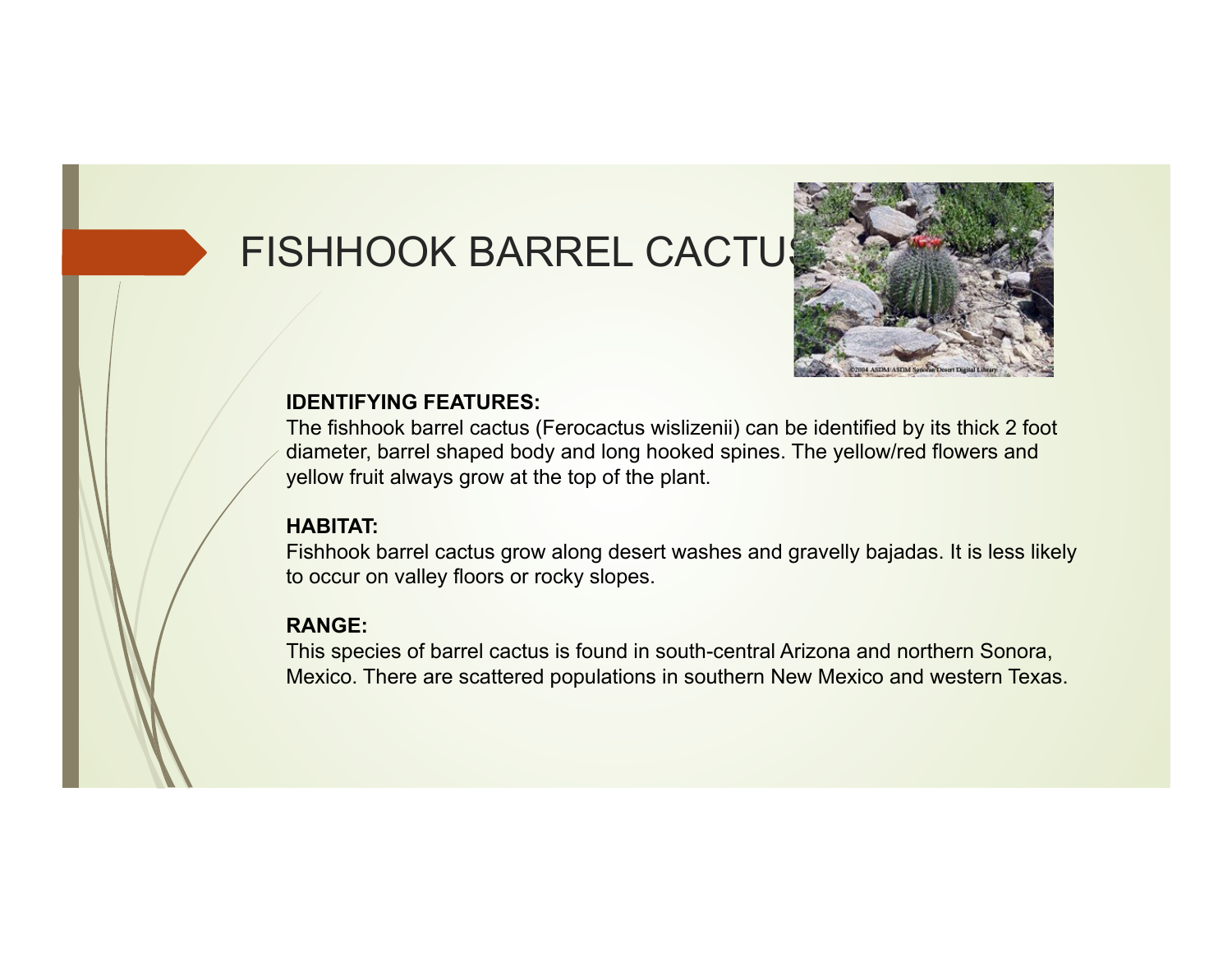Its life span is 50-100 years.

#### **SIZE:**

This cactus commonly grows 2-4 feet but may grow taller 6-8 feet tall. It can reach a diameter of 18-30 inches or more.

## **QUICK FACTS:**

The Fishhook Barrel Cactus is often called the "Compass Barrel" because some of the larger plants lean toward the southwest.

This cactus does contain water, but the water contains oxalic acid and is likely to cause diarrhea if ingested when the stomach is empty.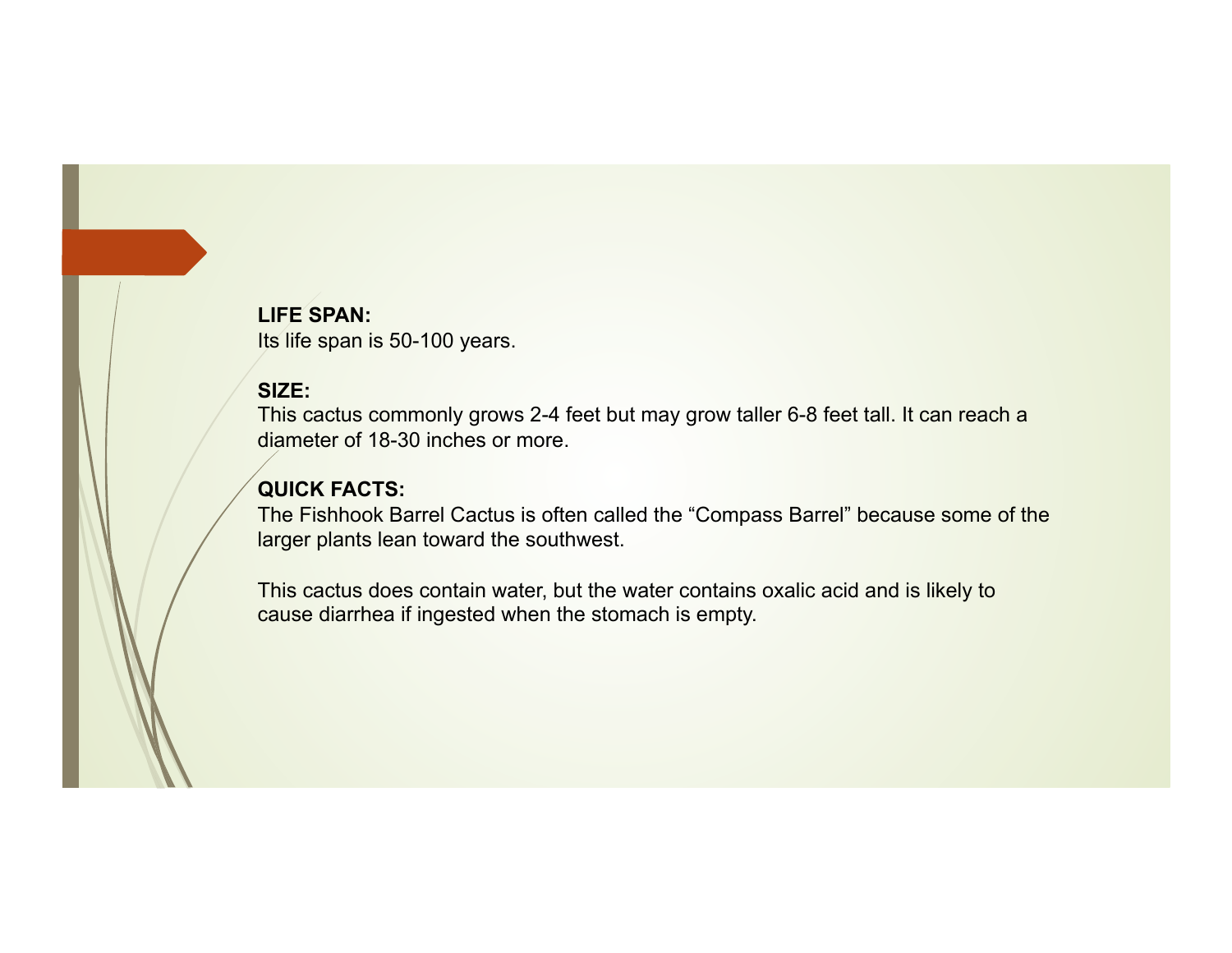# FOOTHILLS PALO VERDE



#### **IDENTIFYING FEATURES:**

The Foothills Palo Verde (Parkinsonia microphylla) is sometimes called the little leaf palo verde or the yellow palo verde. This is because it has very little leaves and when in blossom the flowers are bright yellow. The green branches are spine-tipped, stiff and upright giving the tree its name. Palo Verde is Spanish for green stick referring to the tree's green bark.

## **HABITAT:**

The foothill species of palo verde requires less water than the blue palo verde. Because of this, it found in the upland areas of the desert where the soil is more coarse.

#### **RANGE:**

These trees occur through out the Sonoran Desert except in the driest regions.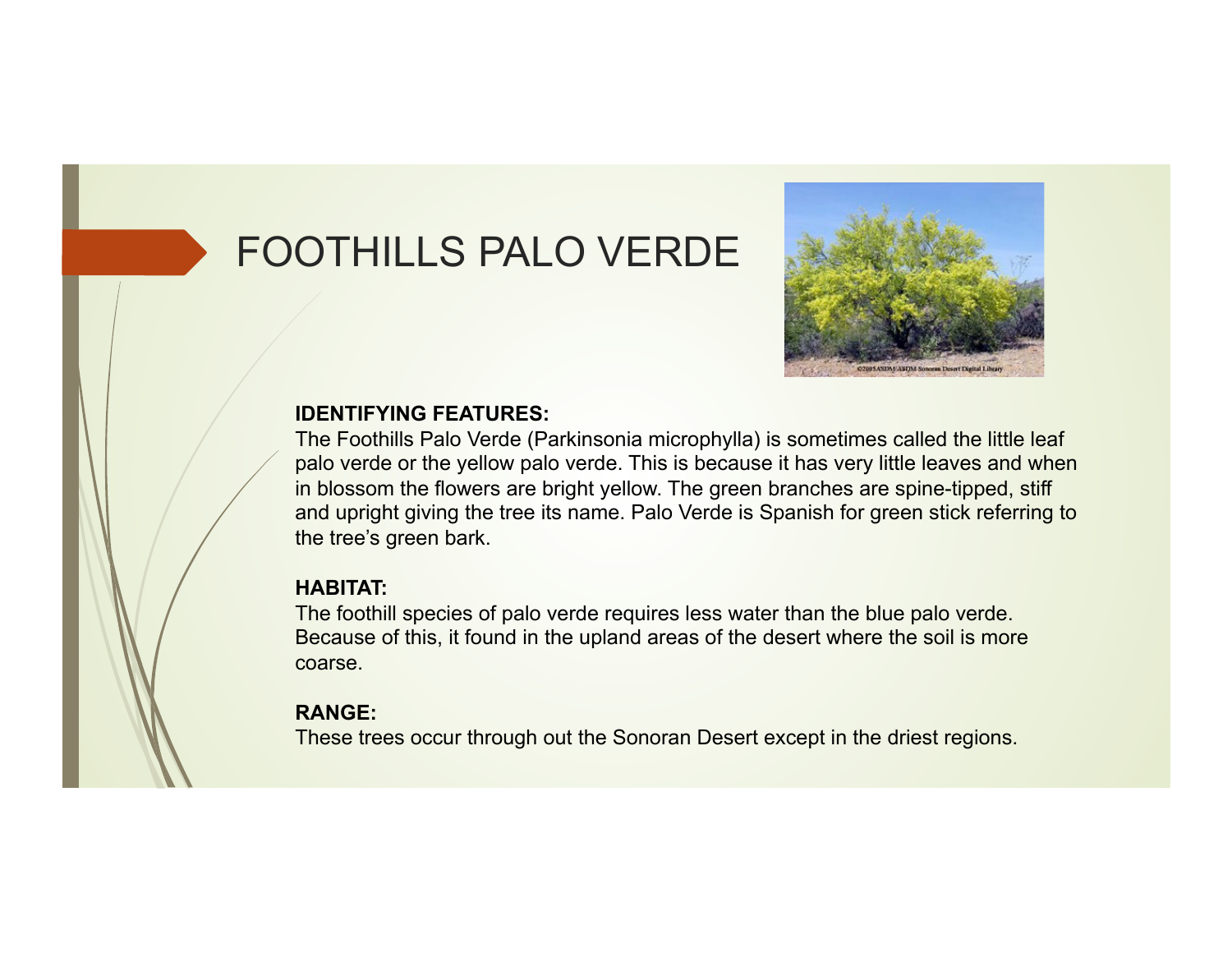#### **WILD STATUS:**

The palo verde is doing well in its range.

#### **LIFE SPAN:**

These trees can live to be more than 100 years old, possibly as old as 400 years.

#### **SIZE:**

It is considered a large shrub or a small tree standing about 15 feet tall on average, occasionally reaching as tall as 30 feet.

## **QUICK FACTS:**

The palo verde is the primary nurse plant for young saguaro cactus.

Humans have used the seeds of the palo verde for hundreds of years. Seri Indians eat the seeds fresh, toasted, or ground as flour. The Tohono O'odham prefer to eat the seeds fresh from the pods.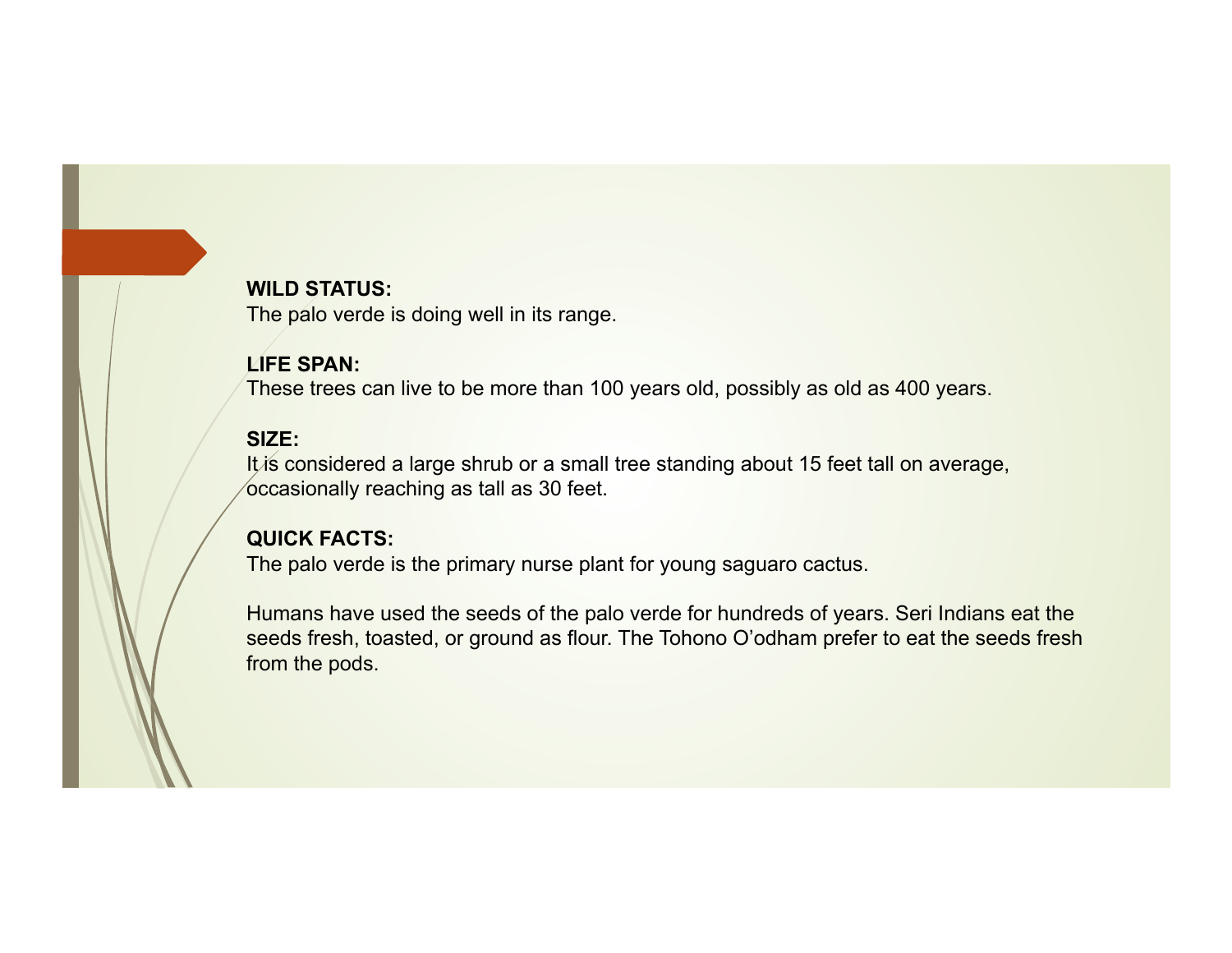# **DESERT GLOBE MALLO**



#### **IDENTIFYING FEATURES:**

Desert globe mallow (Sphaeralcea ambigua) have 5 petaled flowers ranging from apricot to red-orange in color. They bloom quickly during the spring providing the desert with a splash of color. Their leaves are gray/green, 3-lobed, and toothed. Because their stems grow in all directions, this plant often looks more like a spiky round shrub.

#### **HABITAT:**

They can be found in arid environments with sandy, rocky or gravelly soil, sandy washes and rocky hillsides, sometimes among pinyon and juniper, below 4000 feet, as well as along roadsides.

#### **RANGE:**

These plants are found in the Mojave and Sonoran deserts of Southern California and Nevada, to southwest Utah through Arizona to northern Sonora and Baja Mexico.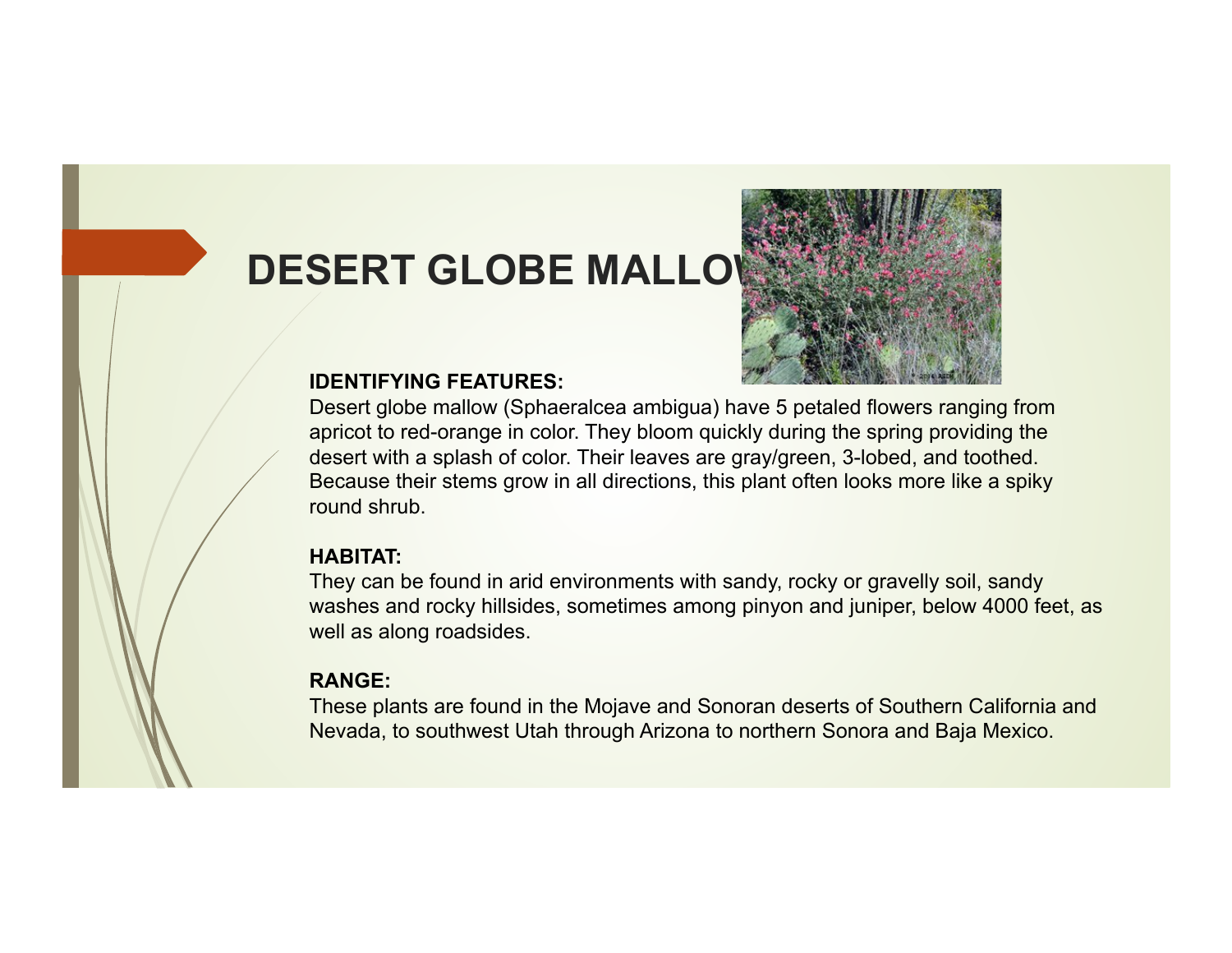The globe mallow is a perennial which means that it lives for more than two years.

#### **SIZE:**

Desert globe mallow typically grow in large clumps up to 3 feet in height and 2-3 feet wide.

## **QUICK FACTS:**

Tiny leaf hairs on the globe mallow are an eye irritant, which is probably why they are also called sore-eye poppies or pink-eye poppies. These hairs are thought to discourage herbivores from eating the plant.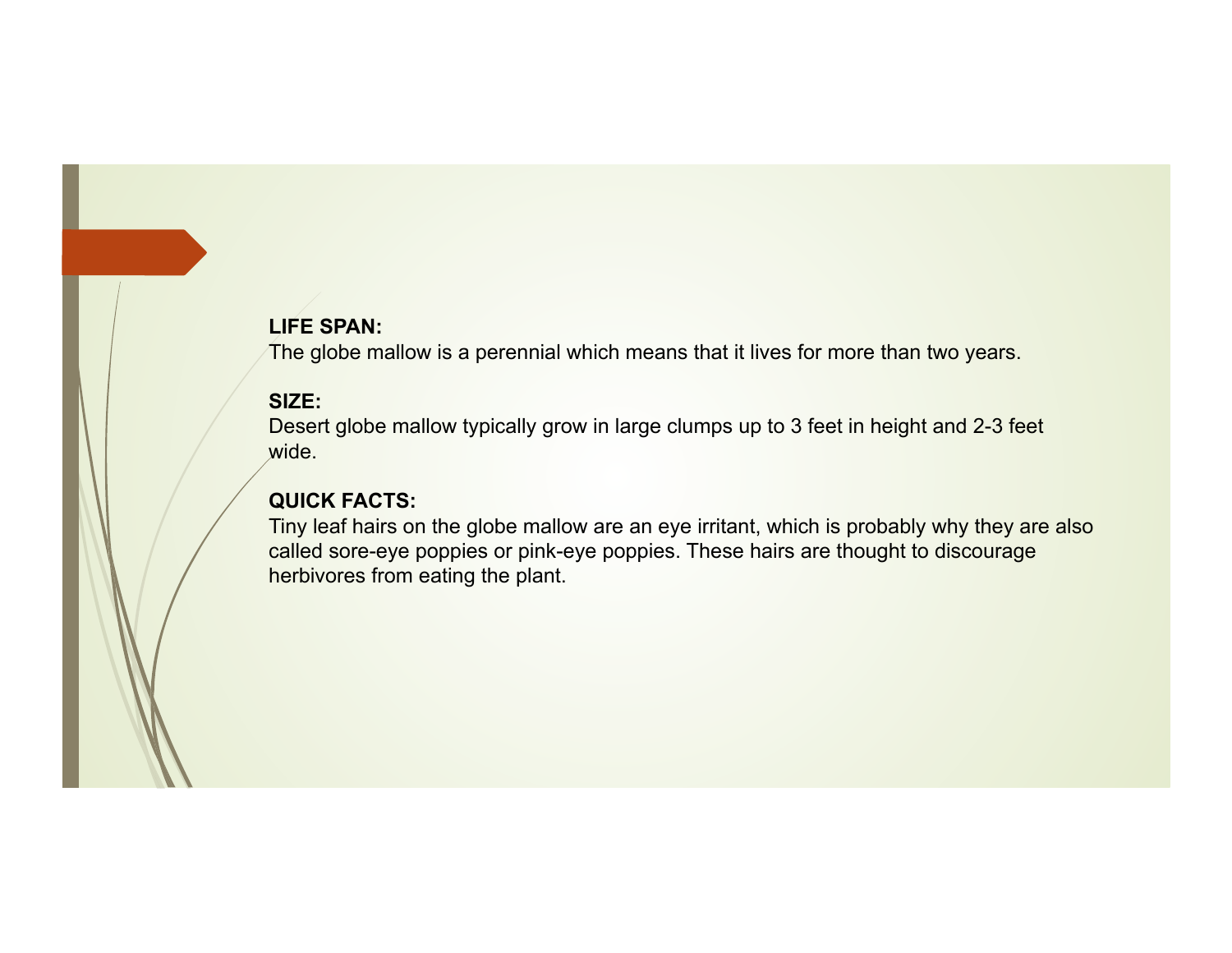## **OCOTILLO**



#### **IDENTIFYING FEATURES:**

Ocotillo (Fouquieria splendens) are one of the easiest plants to identify in the desert. They are a large shrub with long cane-like unbranched spiny stems that grow from a short trunk. Small 2 inch leaves will grow from the stems when there is enough moisture. Dense clusters of red tubular flowers grow from the end of the stems from March through June.

## **HABITAT:**

Ocotillo are common in most areas of the Sonoran and Chihuahuan deserts. They are also found in western Texas through to southern California.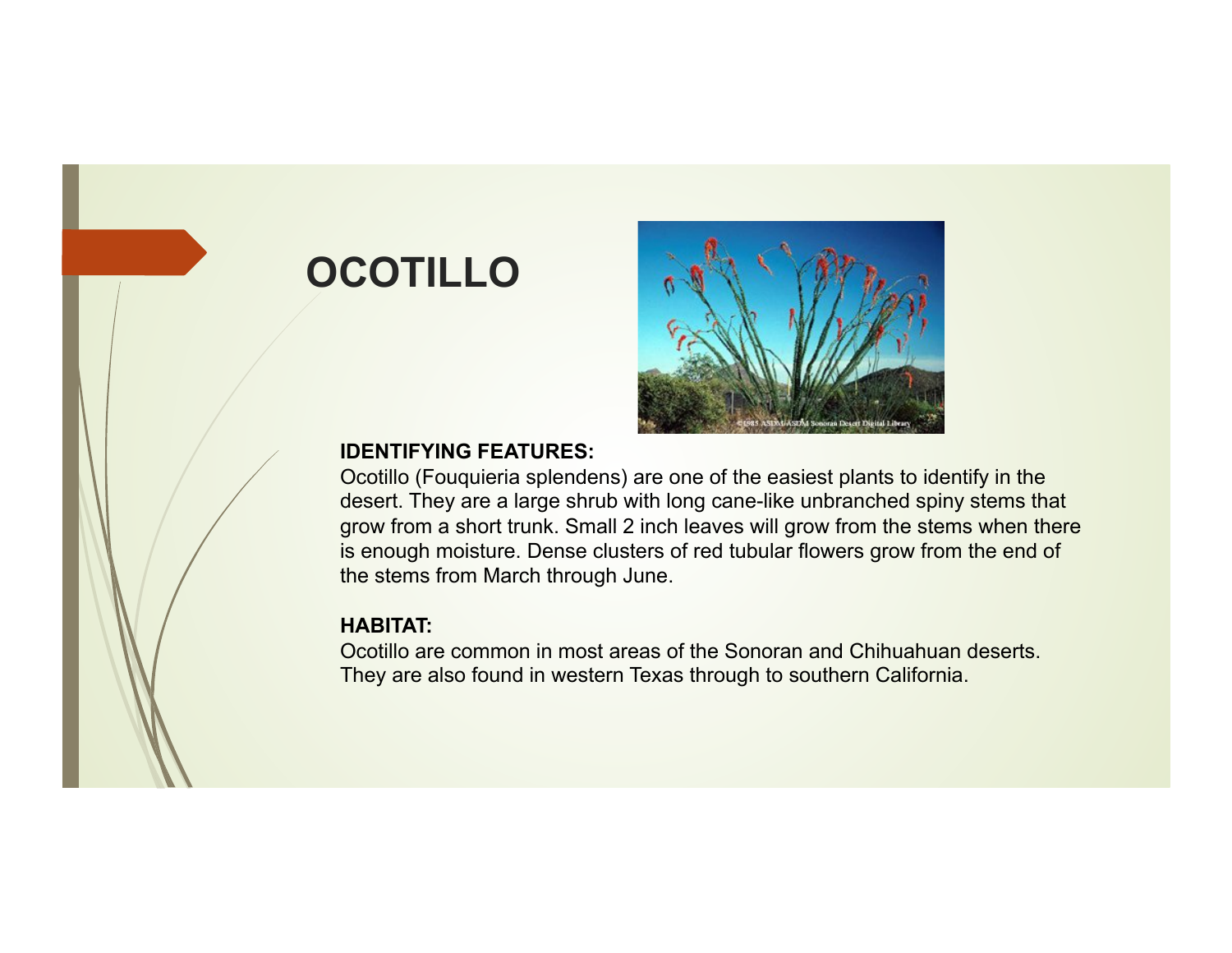There is much discussion on exactly how old Ocotillo can live. A good estimate is 60 years although some studies indicate they can live well over 100 years.

#### **SIZE:**

Ocotillo can reach heights of up to 20 feet.

#### **QUICK FACTS:**

The Ocotillo is called many different names including Candlewood, Slimwood, Coachwhip, Vine Cactus, Flaming Sword and Jocob's Staff.

The Ocotillo is often used as "fencing" because its spines stop people and animals from passing through.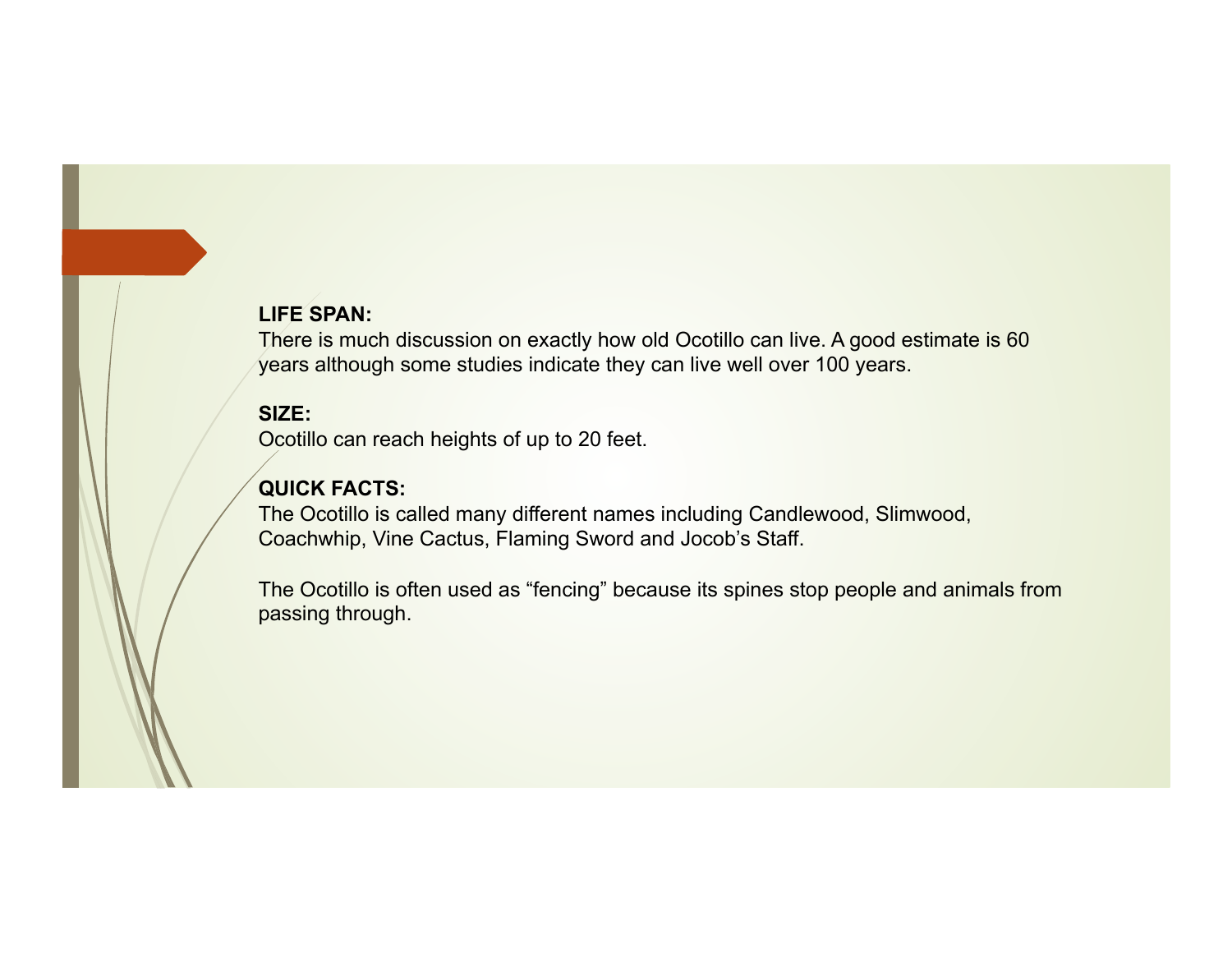## **PRICKLY PEAR CACTUS**



#### **IDENTIFYING FEATURES:**

The Engelmann prickly pear cactus (Opuntia engelmannii) can be easily identified by it's broad, flat, green pads. The white spines are 3 inches long and can be flat, curved or straight. They also are covered with tiny, barbed hairs know as glochids. Groups of up to 6 spines emerge from a common center area known as areole's, which are scattered around each pad. The flowers are yellow and emerge in May-June. Ripe fruit are found beginning in July and are identified by their bright red color.

#### **HABITAT:**

Prickly pear are found growing in washes, rocky hillsides, around boulders and in areas where the soil is sandy or gravelly.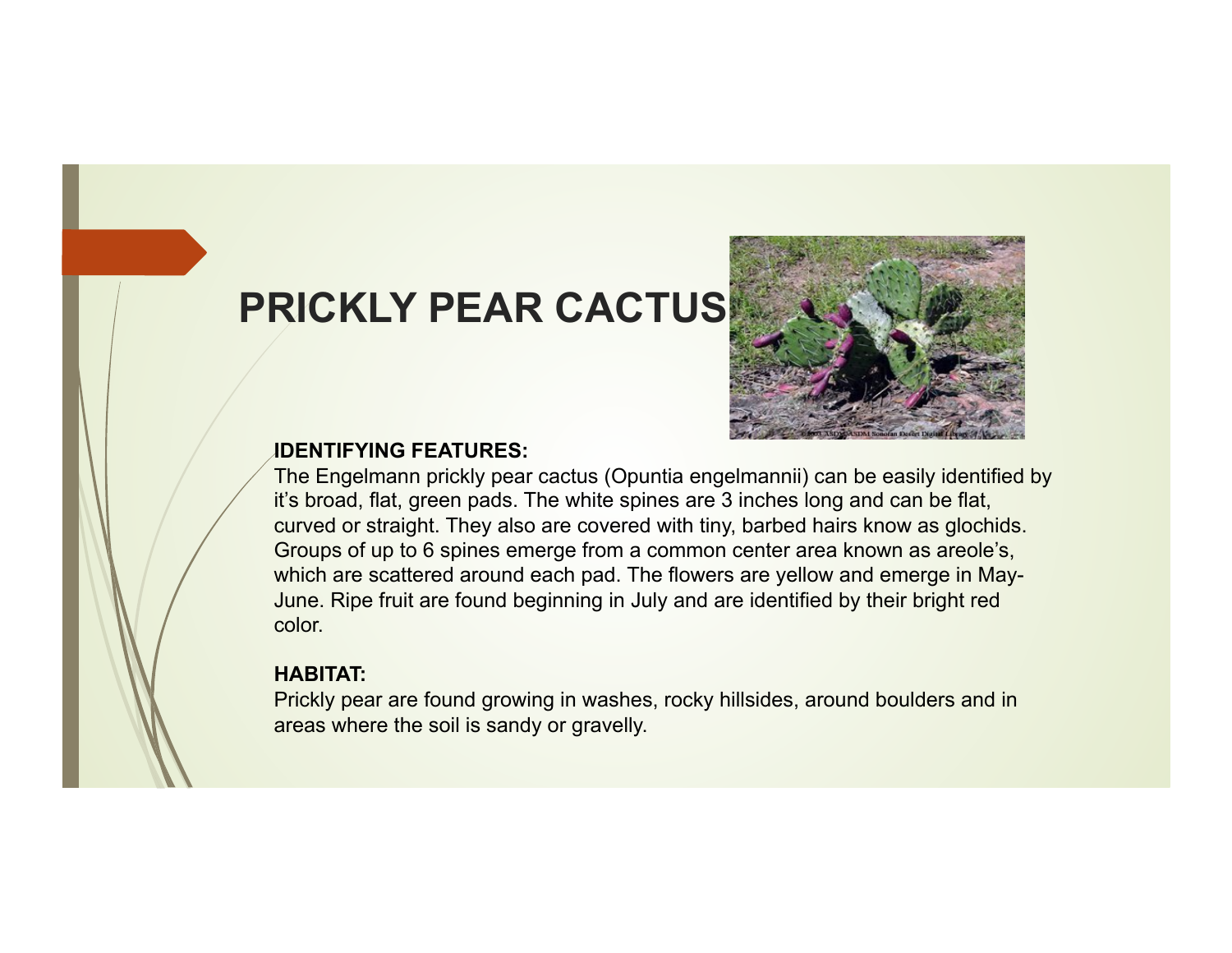#### **RANGE:**

The Englemann variety of prickly pear can be found over much of the desert southwest from central Texas through inland southern California. Their range extends into northern Baja California and into central Sonora, Mexico.

#### **LIFE SPAN:**

They are known to live well over 20 years.

#### **SIZE:**

There are several different varieties of prickly pear cactus each growing to different sizes. The most common species in the Sonoran Desert is the Engelmann prickly pear which grows up to 5 feet tall and grow to a width of 10-15 feet.

#### **QUICK FACTS**:

The red fruit or pear of this cactus are also known as "tuna".

Prickly pear are the state cactus of Texas.

Packrats often build dens at the base of these plants, which then provides protection from some of its predators.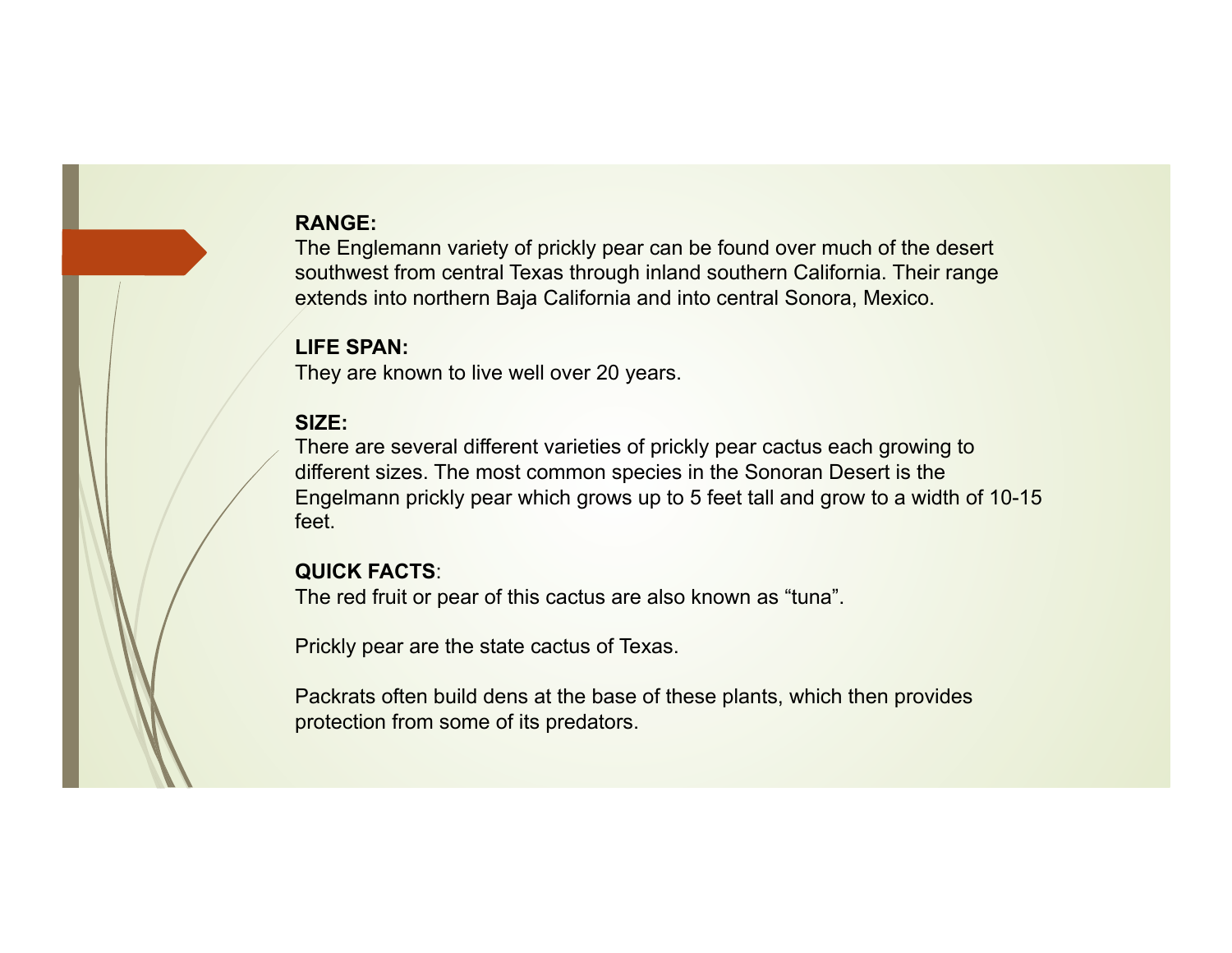## **SAGUARO CACTUS**



#### **IDENTIFYING FEATURES:**

The saguaro cactus (Carnegiea gigantean) is one of the defining plants of the Sonoran Desert. These plants are large, tree-like columnar cacti that develop branches (or arms) as they age, although some never grow arms. These arms generally bend upward and can number over 25. Saguaros are covered with protective spines, white flowers in the late spring, and red fruit in summer.

## **HABITAT:**

Saguaros are found exclusively in the Sonoran Desert. The most important factors for growth are water and temperature. If the elevation is too high, the cold weather and frost can kill the saguaro. Although the Sonoran Desert experiences both winter and summer rains, it is thought that the Saguaro obtains most of its moisture during the summer rainy season.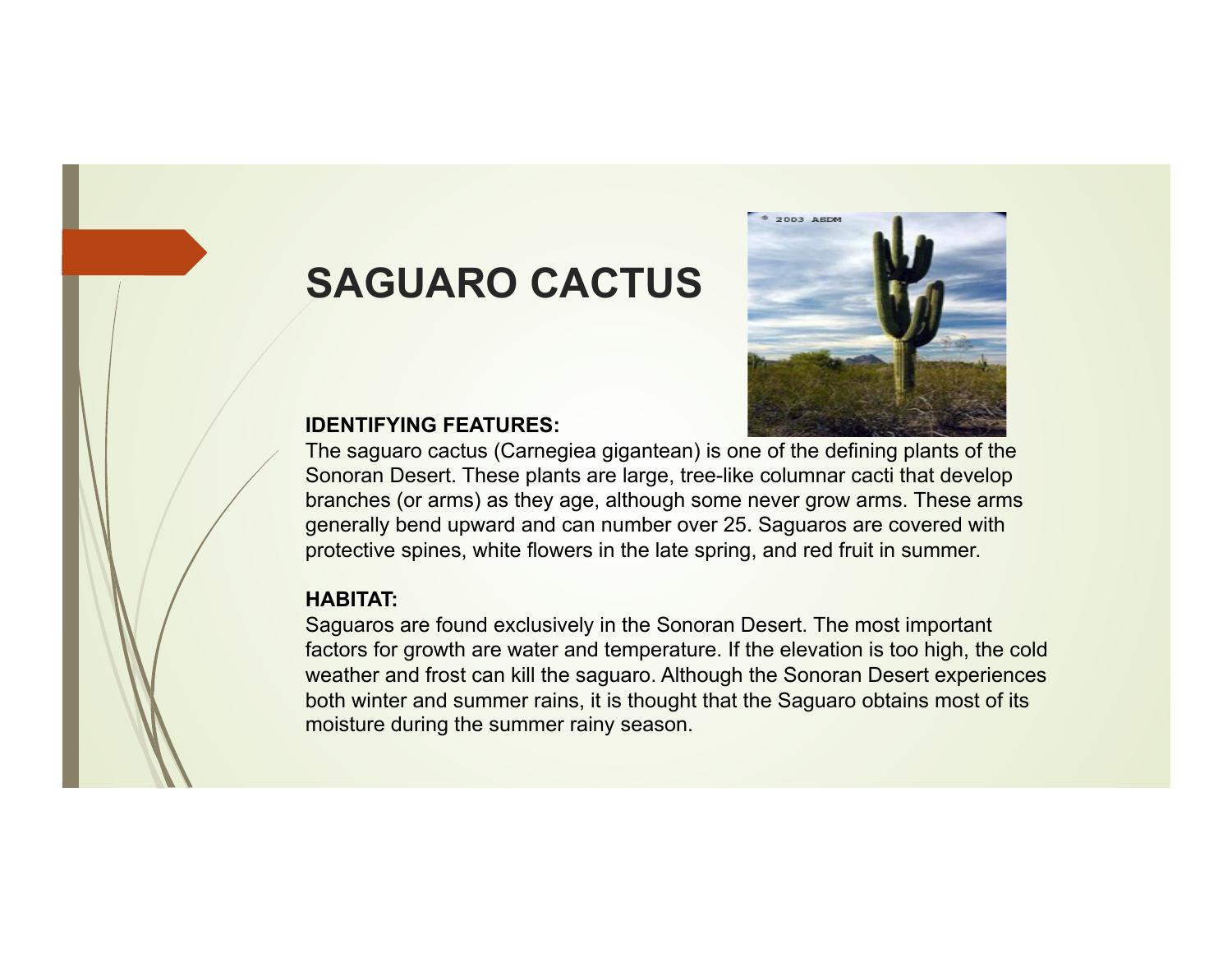#### **RANGE:**

You find this cactus in southern Arizona and western Sonora, Mexico. At the northern portion of their range they are more plentiful on the warmer south facing slopes. A few stray plants can also be found in southeast California.

#### **WILD STATUS:**

The saguaro is not currently listed as threatened or endangered. Arizona has strict regulations about the harvesting, collection or destruction of this species.

## **LIFE SPAN:**

With the right growing conditions, it is estimated that saguaros can live to be as much as 150-200 years old.

## **SIZE:**

Saguaro are very slow growing cactus. A 10 year old plant might only be 1.5 inches tall. Saguaro can grow to be between 40-60 feet tall. When rain is plentiful and the saguaro is fully hydrated it can weigh between 3200-4800 pounds.

#### **QUICK FACTS:**

The saguaro is largest cactus in the United States. Most of the saguaros roots are only 4-6 inches deep and radiate out as far from the plant as it is tall. There is one deep root, or tap root that extends down into the ground more than 2 feet. After the saguaro dies its woody ribs can be used to build roofs, fences and furniture.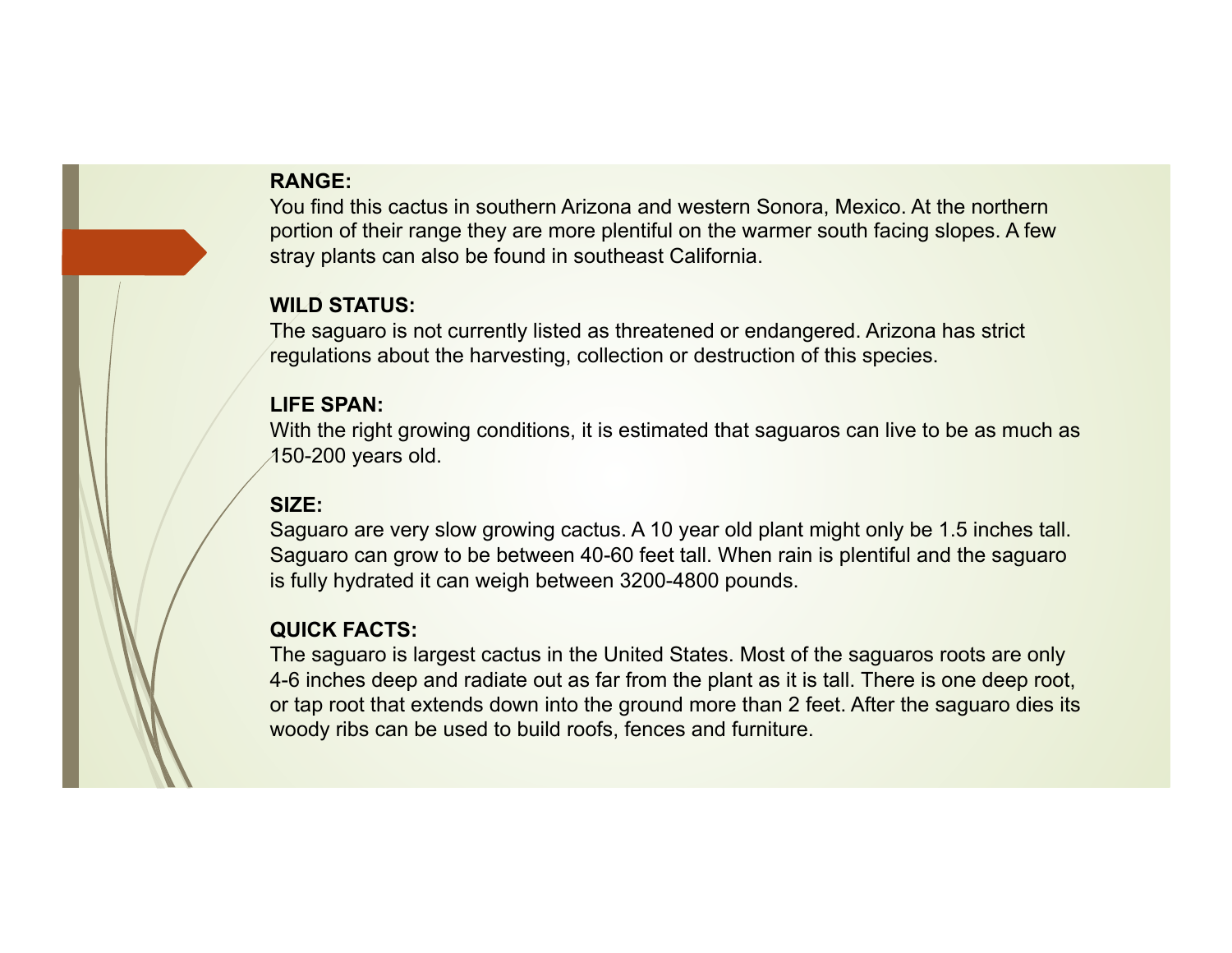## **SUMMER POPPY**



## **IDENTIFYING FEATURES:**

The flowers of the summer poppy (Kallstroemia grandiflora) grow up to 2.5 inch wide and have 5 petals with dark orange bases and veins. In some of their growing areas the flowers are pink instead of orange. The leaves are opposite and compound with paired, oval leaflets. The stems are hairy.

#### **HABITAT:**

These flowers are especially noticeable along roadsides during the summer. They are found in sandy soils in washes, slopes, hillsides and grasslands.

## **RANGE:**

Summer poppies can be found growing in both the Sonoran Desert and the Chihuahuan Desert.